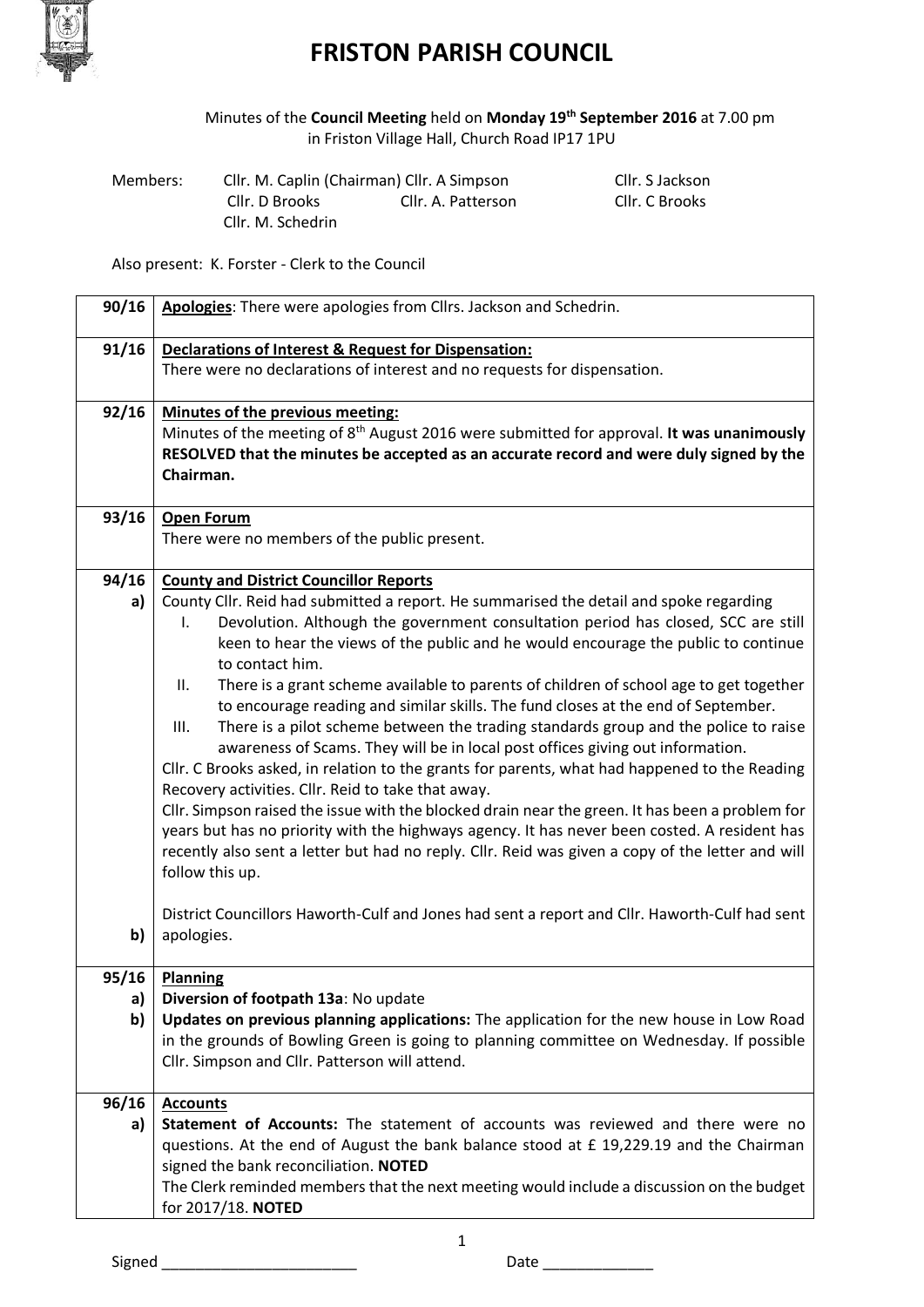

 $\overline{1}$ 

## **FRISTON PARISH COUNCIL**

| b)     | Approval of Payments: Cheques totalling £ 2,573.90 were presented which included:<br>£900 for the repair of the play equipment<br>L.<br>£120 for the external audit<br>II.<br>III.<br>£494.98 for insurance<br>£ 240 for the VAO for the work done to value the village green last year.<br>IV.<br>£785.92 for salary, tax and expenses for the Clerk<br>V.<br>£ 60 for CAS who are now taking over the website management and will be charging<br>VI.<br>an annual fee.<br>It was unanimously RESOLVED that the payments are approved.<br>The Clerk raised that on her employment it was agreed that she could charge the cost of sitting<br>the CiLCA exam to the council - she had paid her own training course. She would like to go<br>ahead with that. NOTED<br>The Clerk requested that Friston PC funded the cost of attendance at a networking day (£16 |
|--------|------------------------------------------------------------------------------------------------------------------------------------------------------------------------------------------------------------------------------------------------------------------------------------------------------------------------------------------------------------------------------------------------------------------------------------------------------------------------------------------------------------------------------------------------------------------------------------------------------------------------------------------------------------------------------------------------------------------------------------------------------------------------------------------------------------------------------------------------------------------|
|        | + VAT + expenses and hours) at SALC. Cllr. Simpson asked if this cost could be shared with the<br>other council that the Clerk works for. NOTED                                                                                                                                                                                                                                                                                                                                                                                                                                                                                                                                                                                                                                                                                                                  |
| c)     | Update on External Audit: The External Audit had been completed and the certificate issued.<br>It was unanimously RESOLVED that the Certificate has been approved and accepted. The<br>certificate of completion will be posted on the notice board, enabling the public to contact<br>the RFO should they wish to see the accounts.<br>There was a minor issue raised where the grant paid at the beginning of the financial year had<br>been included in the wrong box on the form. This was noted but no action was required.                                                                                                                                                                                                                                                                                                                                 |
| 97/16  | <b>CIL Payment &amp; Grant of £200 from SCDC</b>                                                                                                                                                                                                                                                                                                                                                                                                                                                                                                                                                                                                                                                                                                                                                                                                                 |
|        | After some discussion on suitable items, it was agreed to put this item into the newsletter and<br>ask the residents for any ideas. It was agreed to defer this to the next meeting. NOTED                                                                                                                                                                                                                                                                                                                                                                                                                                                                                                                                                                                                                                                                       |
| 98/16  | <b>Highways, Paths &amp; Transport</b>                                                                                                                                                                                                                                                                                                                                                                                                                                                                                                                                                                                                                                                                                                                                                                                                                           |
| a)     | The bank in Low Road needs to be reinstated with soil and turfs. Cllr. Simpson to discuss with<br>Highways.                                                                                                                                                                                                                                                                                                                                                                                                                                                                                                                                                                                                                                                                                                                                                      |
| b)     | The silt on Grove Road is still an issue and Cllr. Simpson is awaiting a response from Highways.                                                                                                                                                                                                                                                                                                                                                                                                                                                                                                                                                                                                                                                                                                                                                                 |
| c)     | A reply to the letter regarding tractor traffic from Mr. Mann had been received. He noted the<br>comments but stated that Mill Road was a much safer route that the junction of<br>B1121/A1094. He commented that HGV vehicles are not used by his farm, only tractors and<br>trailers which are not subject to the "unsuitable for" signs. NOTED                                                                                                                                                                                                                                                                                                                                                                                                                                                                                                                |
| 99/16  | <b>Village Green</b>                                                                                                                                                                                                                                                                                                                                                                                                                                                                                                                                                                                                                                                                                                                                                                                                                                             |
|        | The Chairman has written to the owners, Mr & Mrs Borrows, outlining the history behind the<br>green and the decisions that have been made in the past and recently.<br>In the meantime, the Land Agent has drafted an agreement for a lease for the village green<br>between the owners and the Parish Council. This would be for a peppercorn rent.<br>On receipt of the draft, the Clerk will pass to the solicitors for comment. It was unanimously<br>RESOLVED that payment is authorised for the Solicitor to comment and proceed with the<br>lease agreement.<br>Cllr. Simpson stated that the lease should be for at least 20 or 25 years, so that the council<br>could apply for grants when required. NOTED                                                                                                                                             |
| 100/16 | <b>Village Hall</b>                                                                                                                                                                                                                                                                                                                                                                                                                                                                                                                                                                                                                                                                                                                                                                                                                                              |

Signed \_\_\_\_\_\_\_\_\_\_\_\_\_\_\_\_\_\_\_\_\_\_\_ Date \_\_\_\_\_\_\_\_\_\_\_\_\_

2